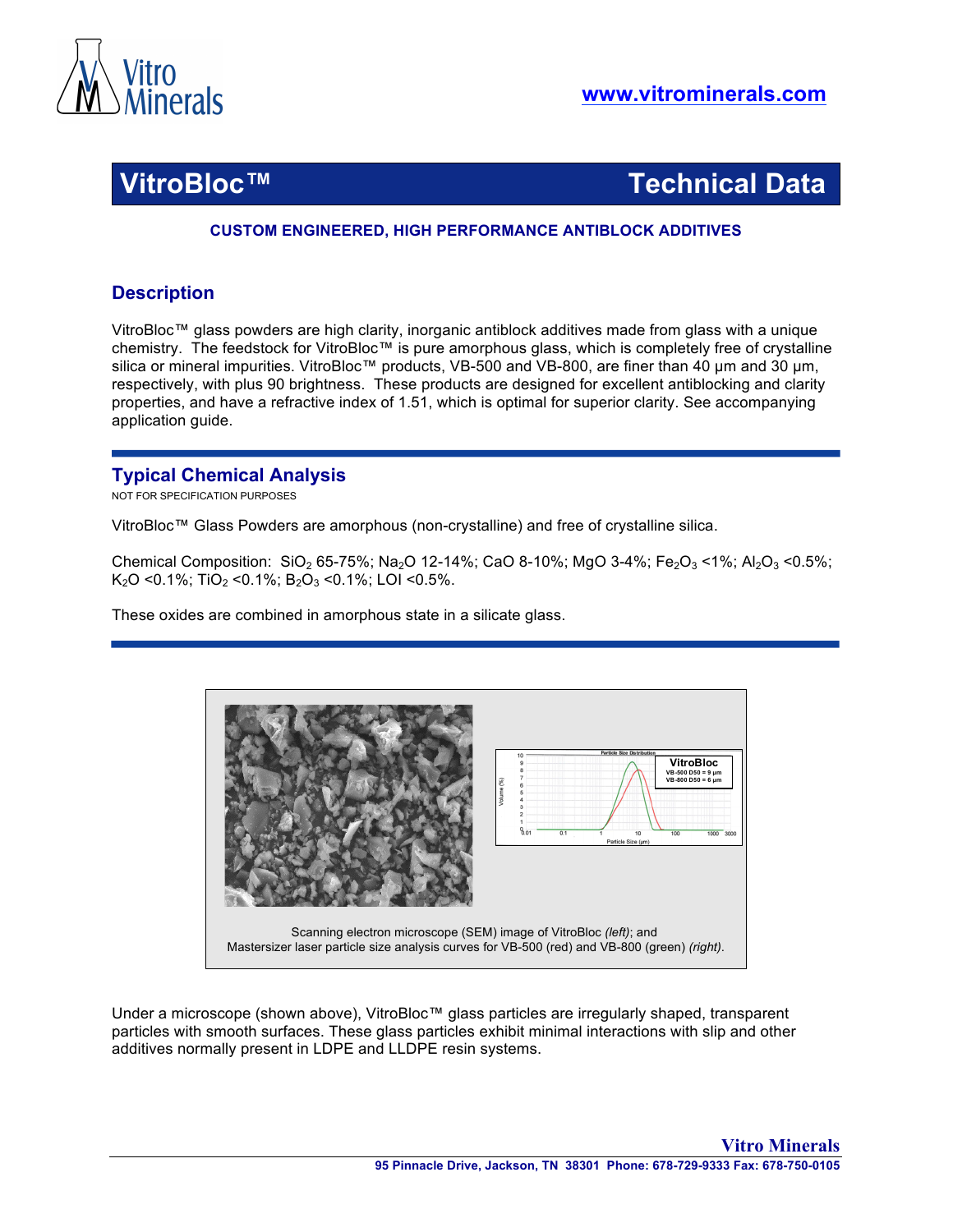

# **Typical Physical Properties**

NOT FOR SPECIFICATION PURPOSES

|                                  | <b>VB-500</b> | <b>VB-800</b> | <b>Test Procedure</b> |
|----------------------------------|---------------|---------------|-----------------------|
| <b>Specific Gravity</b>          | 2.5           | 2.5           | ASTM D-153            |
| Bulk Density, lb/ft <sup>3</sup> | 45            | 35            | ASTM C-110            |
| % passing 325 mesh               | 99.9          | 99.99         | ASTM C-25             |
| % passing 400 mesh               | 99.5          | 99.9          | ASTM C-25             |
| d98 top size, um                 | 45            | 20            | Laser interferometer  |
| d50 median size, um              | $9 - 10$      | $6 - 7$       | Laser interferometer  |
| Oil absorption                   | 25            | 29            | ASTM D-281            |
| pH                               | 10.5          | 10.5          | AFS 113-87-S          |
| <b>Hardness</b>                  | 5.5           | 5.5           | Mohs Scale            |
| Refractive Index                 | 1.51          | 1.51          | ASTM D-801            |
| Free moisture, %                 | 0.5           | 0.5           | ASTM C-566            |
| Brightness, Y value              | $92 - 93$     | $92 - 93$     | PhotoVolt 577PC       |
| Specific Resistance, ohm-cm      | 3500          | 3500          | <b>ASTM D-2448</b>    |

### **Product Information/Customer Service**

Phone: 678-729-9333 Fax: 678-750-0105 Email: technicalsales@vitrominerals.com

Standard Package: 50-lb. bags, 2,800 lbs./pallet, 40 x 48 pallet, shrink-wrapped. Product also available in supersacks in weight ranges 2,000 – 3,000 lbs.

FOB plant: Jackson, Tennessee

**Disclaimer:** The statements in this bulletin are based on data which is believed to be reliable, and is offered in good faith to be applied accordingly to the user's best judgment. Since operating conditions at customer's sites are beyond our control, Vitro Minerals will not assume responsibility for the accuracy of this data, or liability which may result from the use of its products. Likewise, no patent liability is assumed for use of Vitro Mineral products in any manner which could or would infringe on patent rights of others.



**Health Hazard Warning:** Prolonged inhalation of dust associated with the materials described in this data sheet can cause delayed lung injury. Avoid creating dust when handling, using or storing. Follow OSHA Safety and Health Standards for fugitive dust. Current Material Safety Data Sheet containing safety information is available and should be consulted before usage.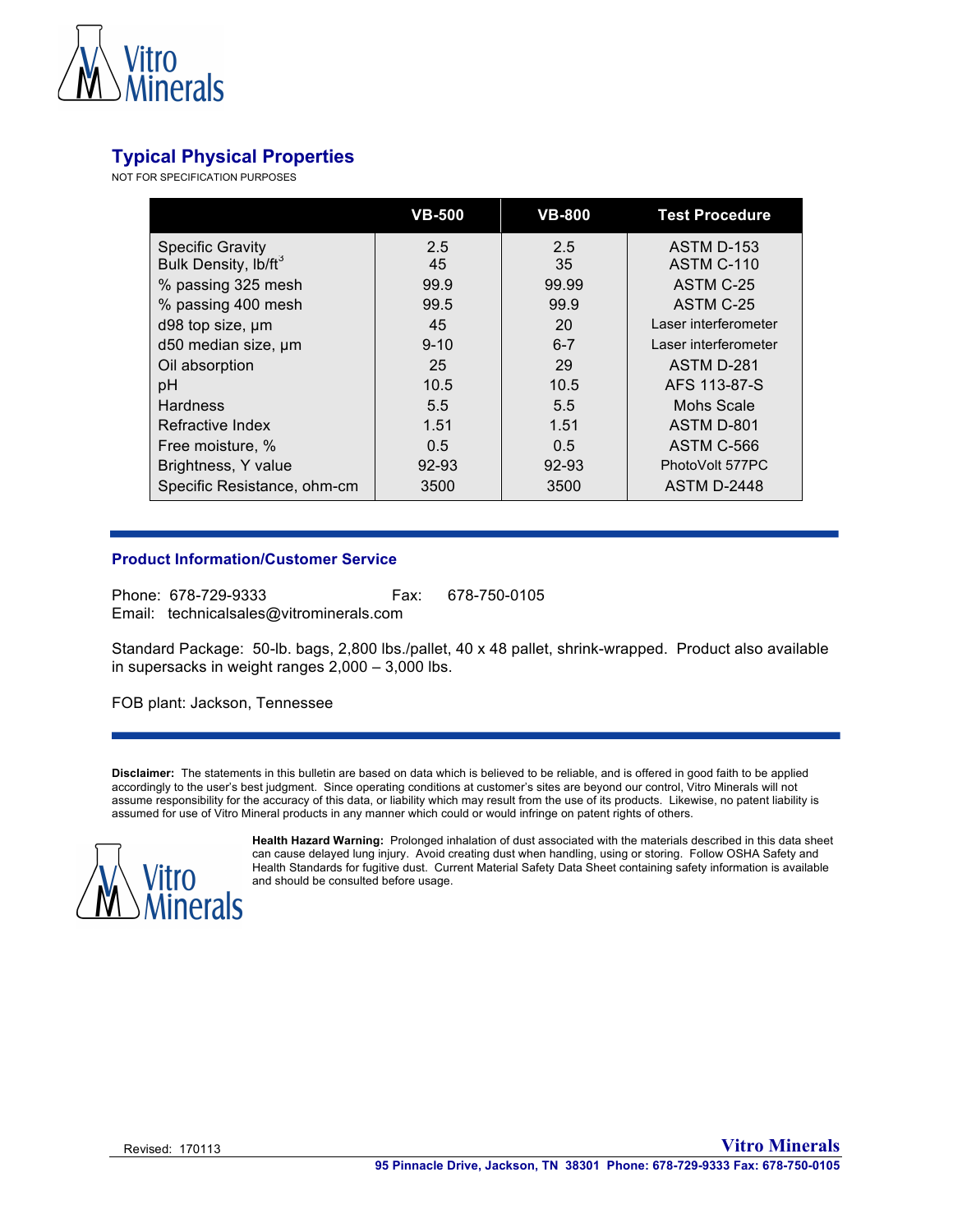# **VitroBloc™ Application Guide**

| <b>Property</b>             | <b>Characteristics</b>                                                                                                                                                                                                                                                                                                                                                                                     |
|-----------------------------|------------------------------------------------------------------------------------------------------------------------------------------------------------------------------------------------------------------------------------------------------------------------------------------------------------------------------------------------------------------------------------------------------------|
| <b>Blocking Force:</b>      | The antiblock characteristics of VitroBloc™ are achieved with<br>loadings ranging from 2500 to 5000 ppm (0.25-0.5 weight<br>percent of resin). The loading levels required for VitroBloc™<br>(VB) are slightly higher than diatomaceous earth (DE) and talc,<br>and equivalent to nepheline syenite (NS) antiblock additives.                                                                              |
| <b>Equipment Abrasion:</b>  | VitroBloc™ is less abrasive than DE, slightly more abrasive<br>than talc-containing antiblocks, and has similar abrasive<br>characteristics as silica or nepheline syenite powders.<br>According to the Mohs hardness scale, DE is 7, NS is 6, glass<br>is 5.5, calcium carbonate is 3, and talc is 1.                                                                                                     |
| Particle Size Distribution: | VitroBloc™ VB-500 and VB-800 grades are designed to<br>minimize fines smaller than 3 um to achieve maximum clarity in<br>the film. VB-500 is slightly coarser in particle size for use in<br>thicker films, and VB-800 is for finer gauges.                                                                                                                                                                |
| Clarity and Haze:           | Clarity is a function of differing refractive indices between the<br>antiblock particles and the host polymers, as well as subtle<br>differences in particle size distribution. The refractive index of<br>DE is approximately 1.48; NS is 1.50-1.53; and glass powders<br>are 1.51. Both talc and calcium carbonate are in the 1.59-1.60<br>range, and therefore are not suitable for high clarity films. |
| Specific Gravity (SG):      | SG is a measure of the intrinsic density of a mineral, with<br>higher SG able to displace less resin and thereby be more<br>costly on a unit-volume basis. DE has an SG of 2.3; NS is<br>2.57; while talc and calcium carbonate are both in the 2.7<br>range. VB-500 and VB-500 is in the 2.5 range.                                                                                                       |
| Brightness:                 | Most inorganic antiblock additives are available in brightness<br>exceeding 90 Y value.                                                                                                                                                                                                                                                                                                                    |